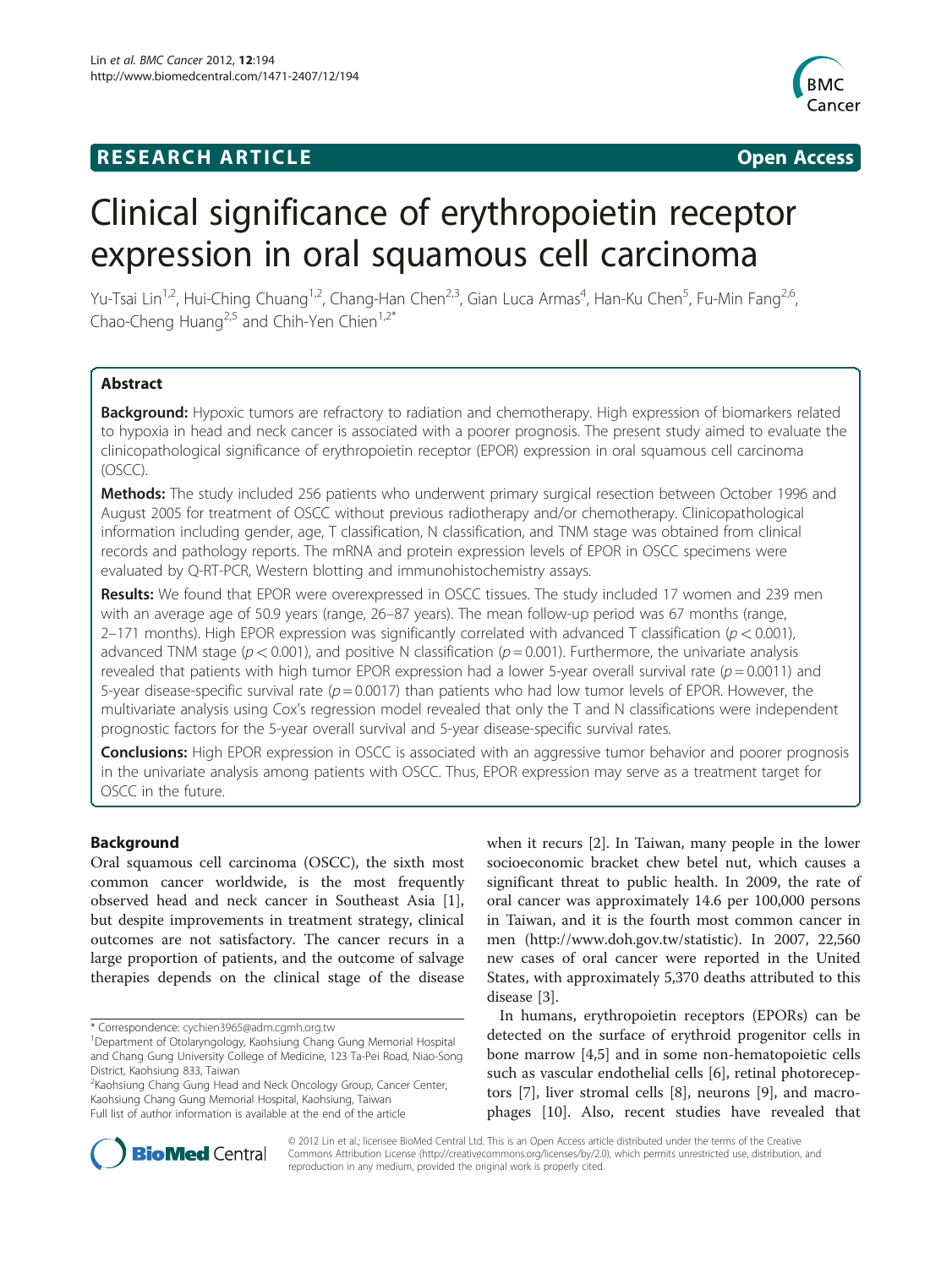EPORs play an important role in biological activities such as physiological angiogenesis in wound healing and the female reproductive system, and provides protection against anoxic damage in the brain [\[11](#page-6-0)] and cardiovascular system [\[12,13\]](#page-6-0).

Previous studies have reported that anemia is a poor prognostic factor for survival in patients with cancer [[14\]](#page-6-0) and that erythropoietin (EPO) treatment can improve the survival rate and quality of life of patients with anemia receiving chemoradiotherapy [\[15](#page-6-0)]. However, more recent studies have shown that EPO treatment may have different results in breast cancer and head and neck cancer [[16\]](#page-6-0). Lai et al. [[17\]](#page-6-0) found that the level of EPO and EPOR can affect growth and metastasis of head and neck cancer. A biomarker that could predict the prognosis of oral cavity cancer would be a valuable addition to traditional imaging. The aim of the present study was to evaluate the clinicopathological significance of EPOR expression in patients with OSCC.

# Methods

## Patients and tissue samples

The study included 256 patients who underwent primary surgical resection between October 1996 and August 2005 for treatment of OSCC without previous radiotherapy and/or chemotherapy. Clinicopathological information including gender, age, tumor (T) classification, node (N) classification, and tumor, node, metastases (TNM) stage was obtained from clinical records and pathology reports. The TNM status was classified according to the 2002 American Joint Committee on Cancer Staging System. The treatment of oral cancer will be evitable to encounter the problems of local, regional or even distant failure. According to the guideline of our institute, the surgical salvage is the first choice if the tumor is operable. Otherwise, the patients will undergo salvage chemotherapy or chemoradiation if the tumor becomes unresectable although the prognosis of this group is dismal. To measure the expression of the EPOR in OSCC tissue and adjacent non-tumor tissues, fresh tissues were obtained from patients with OSCC biopsy specimens. These materials were histologically confirmed by frozen sections before quantitative RT-PCR, western blotting and IHC assays. The present study was approved by the Medical Ethics and the Human Clinical Trial Committee at Chang Gung Memorial Hospital, Taiwan.

## RNA extraction and quantitative RT-PCR (Q-RT-PCR)

Tissue samples were frozen in liquid nitrogen and stored at −80 °C prior to RNA extraction. The tissue was homogenized using a Mixer Mill Homogenizer (Qiagen, Crawley, West Sussex, UK). Total RNA was prepared from the frozen tissue samples using an RNeasy Mini Kit (Qiagen) according to the manufacturer's instructions.

The RNA (2 μg) was then reverse-transcribed into cDNA using SuperScript II Reverse Transcriptase (Invitrogen, Carlsbad, CA, USA). For Q-RT-PCR, EPOR Taq-Man probes (ABI) were used. Data were represented as mean ± s.d. To analyze the distribution of adjacent-nontumor and tumor areas, we used the Wilcoxon signed rank test between two groups for statistical analysis. A P-value of less than 0.05 was considered statistically significant. GAPDH was used as an internal control for comparison and normalization of the data. Assays were performed in triplicate using an Applied Biosystems Model 7500-Fast instrument.

#### Western blot analysis

Tissue protein extraction was carried out in frozen samples that were homogenized in radioimmunoprecipitation assay (RIPA) lysis buffer [50 mM Tris–HCl (pH 7.5), 150 mM NaCl, 1% NP-40, 0.5% Na-deoxycholate, and 0.1% sodium dodecyl sulfate (SDS)]. The protein concentration in each sample was estimated using a Bio-Rad Protein Assay (Bio-Rad, Hercules, CA, USA). Immunoblotting was performed according to standard procedures. The antibodies included polyclonal antibodies against EPOR and β-actin (monoclonal; Santa Cruz Biotechnology, Santa Cruz, CA, USA). The first antibodies were detected by incubation with secondary antibodies conjugated to HRP (Bio/Can Scientific, Mississauga, ON, Canada) and developed using Western Lighting chemiluminescence reagent (PerkinElmer Life Sciences Inc., Boston, MA, USA). X-ray films were used to detect the proteins.

#### Immunohistochemistry

Adjacent noncancerous and OSCC tissue samples were selected by a pathologist based on diagnosis and microscopic morphology. The tissues were fixed in 10% buffered formalin, then embedded in paraffin and decalcified in 10% EDTA solution. Representative blocks of the formalin-fixed, paraffin-embedded tissues were cut into 4-mm sections and deparaffinized with xylene and rehydrated in a series of ethanol washes (100, 90, 80, and 70%). Slides were washed with phosphate-buffered saline (PBS) and treated with  $3\%$  H<sub>2</sub>O<sub>2</sub> for 30 min to block endogenous peroxidase activity. Next, the sections were microwaved in 10 mM citrate buffer (pH 6.0) to unmask the epitopes. After antigen retrieval, the sections were incubated with diluted anti-EPOR antibody (sc-101444; monoclonal; 1:200; Santa Cruz Biotechnology) for 1 h followed by washing with PBS. Horseradish peroxidase/Fab polymer conjugate (PicTure-Plus kit; Zymed, South San Francisco, CA, USA) was then applied to the sections for 30 min followed by washing with PBS. Finally, the sections were incubated in diaminobenzidine for 5 min to develop the signals. A negative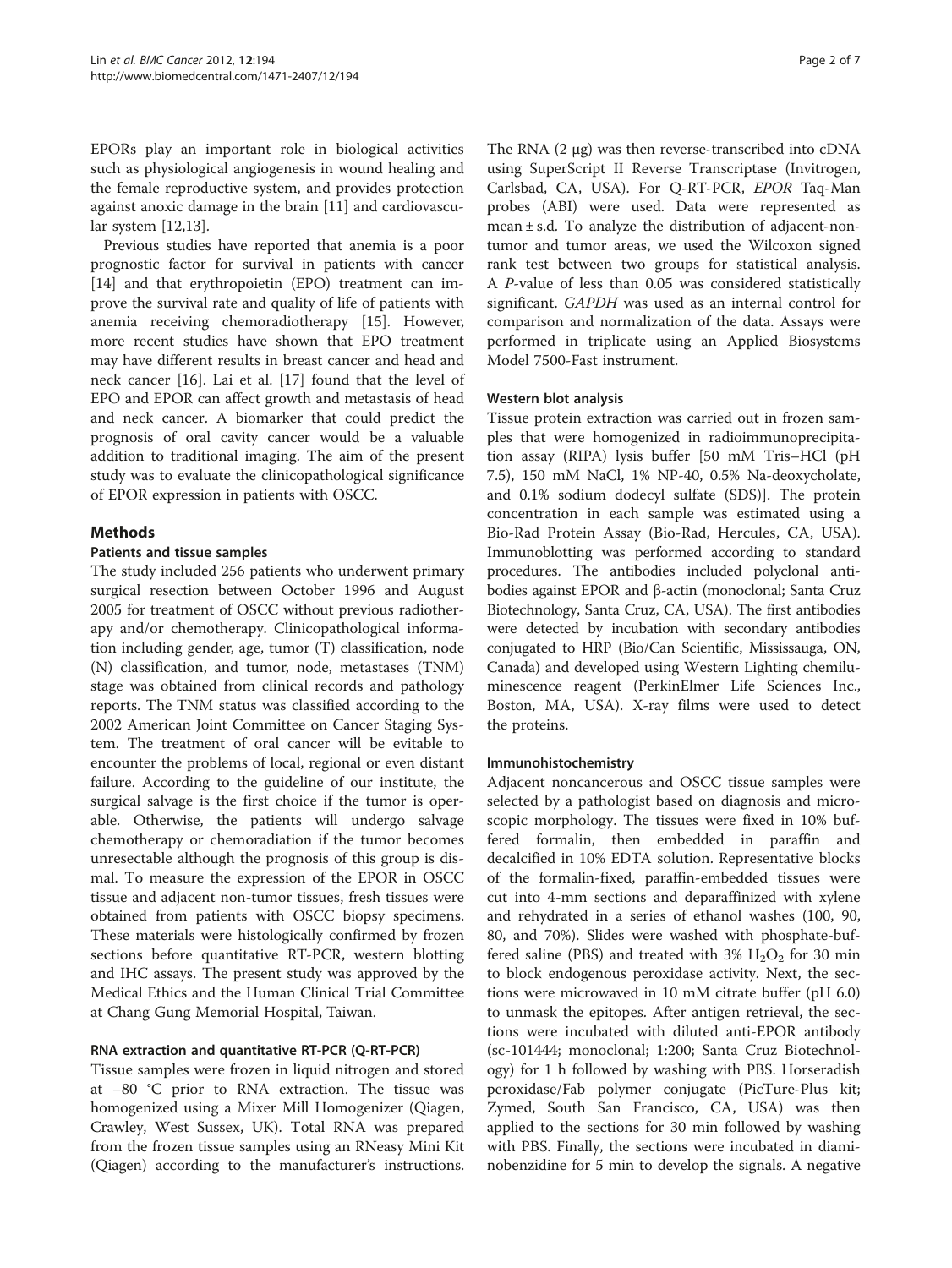<span id="page-2-0"></span>control that omitted the primary antibody was run simultaneously. Positive immunostaining was defined as cytoplasmic and/or membrane immunoreactivity. The level of reactivity in the immunostained tissues was evaluated independently by two pathologists who were blinded to the subjects' clinical information, and scored into four groups according to the percentage and intensity of cytoplasmic and membrane staining. Specimens in which >30% of the cells were stained were scored as strongly positive (+++), specimens in which 10–30% of the cells were stained were scored as moderately positive (++), and those in which <10% of the cells were stained were scored as weakly positive (+). Specimens with no staining were scored as negative (−) [\[18\]](#page-6-0). A high level of EPOR expression was defined as staining of  $>10\%$  of the tumor cells, and a low level of EPOR expression was defined as staining in <10% of the tumor cells.

#### Statistical analysis

Several clinicopathological factors were evaluated, including gender, age (59 versus 60 years), T classification (T1, T2 versus T3, T4), N classification (negative versus positive), and TNM stage (stage I, II versus stage III, IV). Fisher's exact test was used to evaluate the correlation between the clinicopathological variables and EPOR expression. A p-value less than 0.05 was deemed to be statistically significant. The clinicopathological variables and the expression of EPOR were taken into account for the analysis of survival based on the Kaplan-Meier method;

| Table 1 Clinical profile and correlation between the     |  |
|----------------------------------------------------------|--|
| clinicopathological features and EPOR expression in oral |  |
| squamous cell carcinoma (OSCC)                           |  |

| <b>Variables</b> | No. of   | <b>EPOR staining</b> | p-Value            |            |
|------------------|----------|----------------------|--------------------|------------|
|                  | patients | Low<br>expression    | High<br>expression |            |
| Gender           |          |                      |                    |            |
| Male             | 239      | 133                  | 106                | 0.128      |
| Female           | 17       | 13                   | 4                  |            |
| Age, years       |          |                      |                    |            |
| $<$ 60           | 202      | 114                  | 88                 | 0.0758     |
| $\geq 60$        | 54       | 32                   | 22                 |            |
| T classification |          |                      |                    |            |
| T1, T2           | 94       | 73                   | 21                 | $< 0.001*$ |
| T3, T4           | 162      | 73                   | 89                 |            |
| N classification |          |                      |                    |            |
| Positive         | 103      | 46                   | 57                 | $< 0.001*$ |
| Negative         | 153      | 100                  | 53                 |            |
| TNM stage        |          |                      |                    |            |
| 1, II            | 66       | 60                   | 6                  | $< 0.001*$ |
| III, IV          | 190      | 86                   | 104                |            |

EPOR, erythropoietin receptor; \*statistically significant ( $p < 0.05$ ).



squamous cell carcinoma. (A) The representative tumor shows only weak EPOR immunoreactivity in the neoplastic epithelial cells at the border of the tumor.  $(B)$  The representative tumor exhibits diffuse and strong EPOR immunoreactivity in the neoplastic epithelial cells. Note that some inflammatory cells are also positive for EPOR. Original magnification, 100 x.

statistical significance, defined as a  $p < 0.05$ , was assessed using the log-rank test. To determine the effect of particular prognostic factors on survival, a multivariate analysis was performed using Cox's regression model.

#### **Results**

#### Immunohistochemical study of EPOR in OSCC tissues

The study included 239 men and 17 women with an average age of 50.9 years (range, 26–87 years). Of the 256 patients, 39 were classified as T1, 55 as T2, 64 as



expression in oral squamous cell carcinoma (OSCC). (A) The mRNA expression level of EPOR was determined by Q-RT-PCR in 12-paired OSCC patients (from early tumor stage to late tumor stage). Results were normalized against the expression level of GAPDH mRNA in each sample. (B) The Western blot analysis showed high EPOR expression in the tumor tissue compared with that in the adjacent non-tumor tissue in 8-paired tissue samples (from early tumor stage to late tumor stage). β-Actin was used as an internal control. EPOR, erythropoietin receptor; N, adjacent non-tumor tissue; T, tumor tissue.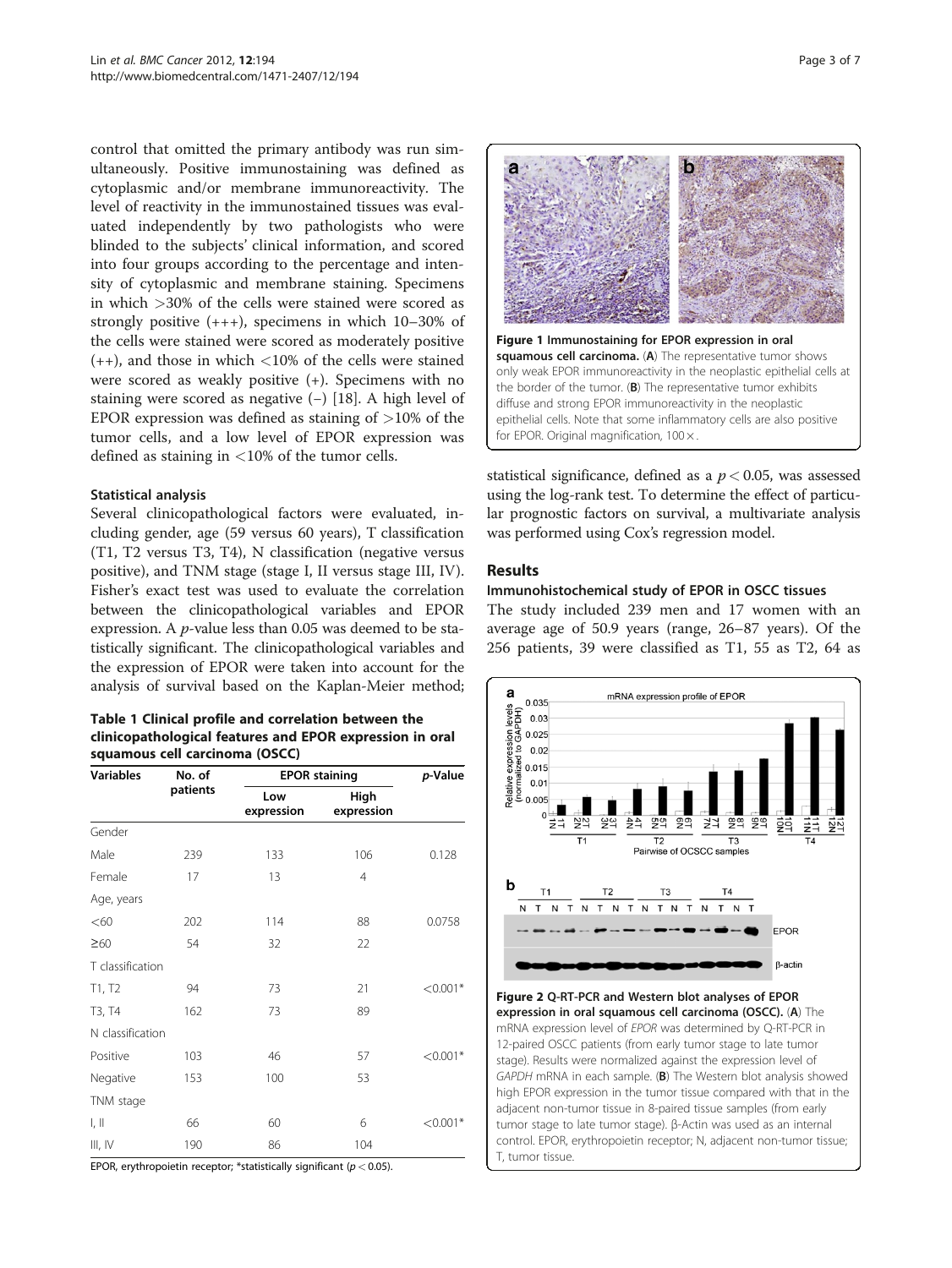<span id="page-3-0"></span>T3, and 98 as T4. The N classification was N0 in 153 patients (59.8%), N1 in 38 (14.8%), N2b in 48 (18.7%), N2c in 13 (5.1%), and N3 in 4 (1.6%) patients. The cancer stage was classified as I in 32 patients (12.5%), II in 34 (13.3%), III in 63 (24.6%), and as stage IV in 127 (49.6%) patients (Table [1\)](#page-2-0). The mean follow-up period was 67 months (range, 2–171 months).

EPOR immunoreactivity was observed in the neoplastic epithelial cells of the OSCC (Figure [1A and B\)](#page-2-0). Latestage OSCC was characterized by diffuse and strong EPOR immunoreactivity in the neoplastic epithelial cells (Figure [1B](#page-2-0)). The immunostaining indicated low EPOR expression in 146 patients and high expression in 110. Table [1](#page-2-0) shows EPOR expression in the cancer cells and the correlation with clinicopathological variables. High expression of EPOR was significantly correlated with the advanced T classifications ( $p < 0.001$ ), positive N classification  $(p = 0.001)$ , and an advanced TNM stage  $(p < 0.001)$ .

#### RT-PCR and western blot analyses

EPOR expression was measured in 12 paired samples of tumor tissue and adjacent non-tumor oral tissue (from early to late stage) using Q-RT-PCR. EPOR mRNA was

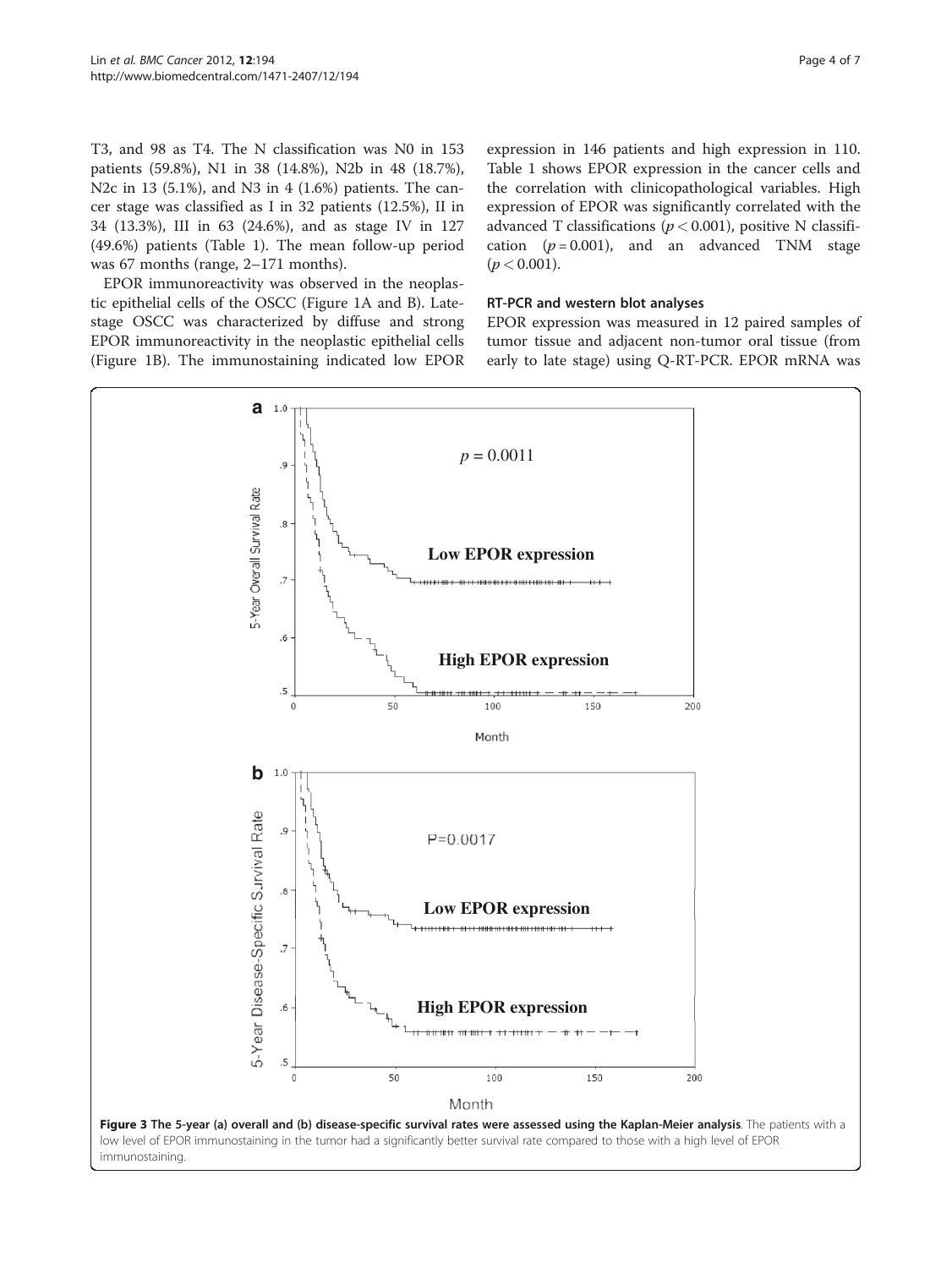overexpressed in all OSCC tissue samples, indicating a higher level of EPOR in the tumor tissue than in the adjacent non-tumor oral tissue after normalization using GAPDH (Figure [2A](#page-2-0)). To confirm this finding, EPOR protein expression was examined in 8 additional pairs of tumor and adjacent non-tumor tissue using the Western blotting technique. The results showed that EPOR expression was higher in the tumor tissue than in the adjacent non-tumor tissue in all four samples (Figure [2B](#page-2-0)), indicating that EPOR expression is low in adjacent nontumor oral tissues and elevated in oral cancer tissues.

# Relationship between the 5-year survival rate and EPOR expression in OSCC

Patients with low levels of EPOR expression had a significantly higher 5-year overall survival rate than patients with high levels of EPOR ( $p = 0.0011$ ; Figure [3A](#page-3-0)). Similarly, the 5-year disease-specific survival rate in patients with low EPOR expression was significantly higher than that in patients with high EPOR expression  $(p = 0.0017;$  Figure [3B\)](#page-3-0). Furthermore, patients with advanced T classification, positive N classification, or advanced TNM stage had significantly lower 5-year overall and disease-specific survival rates compared to patients with early T classification, negative N classification, or early TNM stage (all  $p < 0.001$ ; Tables 2 and 3).

| Table 2 Correlation between the 5-year overall survival |
|---------------------------------------------------------|
| rate and clinicopathological features in oral squamous  |
| cell carcinoma (OSCC)                                   |

| <b>Variables</b> | Number of<br>patients | 5-year overall<br>survival rate (%) | p-Value    |
|------------------|-----------------------|-------------------------------------|------------|
| Gender           |                       |                                     |            |
| Male             | 239                   | 60.8                                | 0.1        |
| Female           | 17                    | 81.9                                |            |
| <b>EPOR</b>      |                       |                                     |            |
| Low expression   | 146                   | 69.6                                | $0.0011*$  |
| High expression  | 110                   | 51.5                                |            |
| Age, years       |                       |                                     |            |
| $60$             | 202                   | 64.5                                | 0.0685     |
| $\geq 60$        | 54                    | 51.9                                |            |
| T classification |                       |                                     |            |
| T1, T2           | 94                    | 79.8                                | $< 0.001*$ |
| T3, T4           | 162                   | 50.7                                |            |
| N classification |                       |                                     |            |
| Negative         | 153                   | 75                                  | $< 0.001*$ |
| Positive         | 103                   | 41.2                                |            |
| TNM stage        |                       |                                     |            |
| 1, II            | 66                    | 89.4                                | $< 0.001*$ |
| III, IV          | 190                   | 52.2                                |            |

EPOR, erythropoietin receptor; \*statistically significant ( $p < 0.05$ ).

| Table 3 Correlation between the 5-year disease-specific |
|---------------------------------------------------------|
| survival rate and clinicopathological features in oral  |
| squamous cell carcinoma (OSCC)                          |

| <b>Variables</b> | Number of<br>patients | 5-Year disease-specific<br>survival rate (%) | p-Value    |
|------------------|-----------------------|----------------------------------------------|------------|
| Gender           |                       |                                              |            |
| Male             | 239                   | 64.8                                         | 0.174      |
| Female           | 17                    | 81.9                                         |            |
| <b>EPOR</b>      |                       |                                              |            |
| Low expression   | 146                   | 73.5                                         | $0.0017*$  |
| High expression  | 110                   | 55.9                                         |            |
| Age, years       |                       |                                              |            |
| $60$             | 202                   | 67.9                                         | 0.142      |
| $\geq 60$        | 54                    | 58.6                                         |            |
| T classification |                       |                                              |            |
| T1, T2           | 94                    | 81.9                                         | $< 0.001*$ |
| T3, T4           | 162                   | 56.6                                         |            |
| N classification |                       |                                              |            |
| Negative         | 153                   | 79.4                                         | $< 0.001*$ |
| Positive         | 103                   | 45.8                                         |            |
| TNM stage        |                       |                                              |            |
| I, II            | 66                    | 90.9                                         | $< 0.001*$ |
| III, IV          | 190                   | 57.2                                         |            |

EPOR: erythropoietin receptor; \*statistically significant ( $p < 0.05$ ).

However, the multivariate analysis using Cox's regression model revealed that only the T and N classifications were independent prognostic factors for the 5-year overall survival rate  $(p = 0.015)$  and 5-year disease-specific survival rate ( $p = 0.0025$ ; Tables 4 and [5](#page-5-0)).

# **Discussion**

EPOR is highly expressed in the tumor cells of head and neck cancer, particularly in the hypoxic and infiltrating areas. EPOR rather than EPO may be upregulated by hypoxia in the tumor bed, and the high expression of EPOR in the tumor tissue may promote neck lymph node metastasis [\[19\]](#page-6-0). High EPOR expression in tumor tissue was found to be significantly correlated with high microvascular density in tongue cancer in an immunohistochemical study [[18\]](#page-6-0). This finding suggests that the

|  | Table 4 Risk factors affecting 5-year overall survival rate |  |  |
|--|-------------------------------------------------------------|--|--|
|  | determined by Cox's regression analysis                     |  |  |

| Variable              | <b>Relative</b><br>risk | 95% Confidence<br>interval | p-Value       |  |
|-----------------------|-------------------------|----------------------------|---------------|--|
| T classification      |                         |                            |               |  |
| T3, T4 vs. T1, T2     | 2.219                   | 1.171-4.206                | 0.015         |  |
| N classification      |                         |                            |               |  |
| Positive vs. Negative | 2.651                   | 1.679-4.187                | $<$ 0.001 $-$ |  |
|                       |                         |                            |               |  |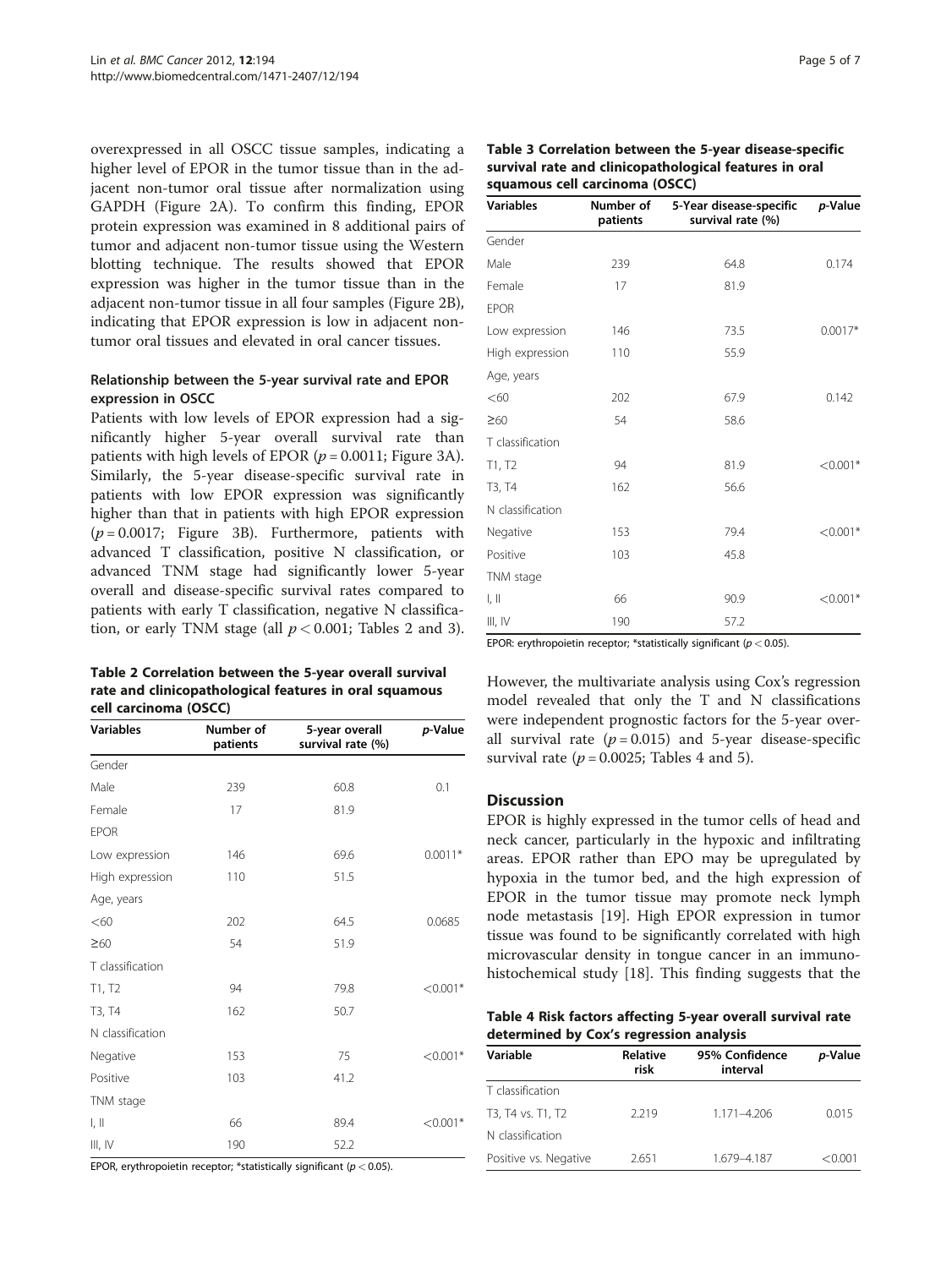<span id="page-5-0"></span>Table 5 Risk Factors affecting 5-year disease-specific survival rate determined by Cox's regression analysis

| 95% Confidence<br>p-Value |
|---------------------------|
|                           |
|                           |
| 0.025                     |
|                           |
| < 0.001                   |
|                           |

hypoxic microenvironment in a tumor may stimulate angiogenesis and promote tumor survival and growth.

EPOR in normal hematopoietic tissues is responsible for normal erythropoiesis. Abnormal EPOR function is associated with proliferative disorders of bone marrow such as primary erythrocytosis [[15\]](#page-6-0). EPOR overexpression in tumor tissue is associated with a poor prognosis in a variety of malignancies, including breast cancer [\[20-](#page-6-0) [23\]](#page-6-0), melanoma [[24\]](#page-6-0), renal cell carcinoma [\[25](#page-6-0)], gastric cancer [[26\]](#page-6-0), pediatric tumors [\[27](#page-6-0)], and uterine and ovarian carcinoma [[28\]](#page-6-0). However, only a few studies with limited cases have investigated the prognostic role of EPORs in OSCC. Recent studies have reported that EPO and EPORs are adverse prognostic factors for overall survival in patients with SCC of the tongue. Roh et al. [[29\]](#page-6-0) evaluated the prognostic value of hypoxia markers in 43 cases of T2-staged oral tongue cancer. They investigated the association between the 5-year survival rate and hypoxia biomarkers, such as HIF-1α, IF-2α, CA-9, GLUT-1, and EPOR, and found that EPOR was an independent biomarker in these patients, with a high propensity for regional metastasis Li et al. [[18\]](#page-6-0) reported that EPORs influenced the prognosis of carcinogenesis, angiogenesis, and the malignant progression in SCC of the tongue. Moreover, they found that EPORs were an independent prognostic marker. The results of our study are consistent with those of Li et al. [\[18](#page-6-0)] and suggest that EPOR is a significant prognostic indicator in patient with oral cancer. Thus, EPOR may play a role in tumor proliferation, apoptosis, and angiogenesis [\[30](#page-6-0)].

The TNM staging system is used to evaluate and predict the prognosis of patients with head and neck SCC (HNSCC). Clinicians develop therapeutic strategies according to the TNM stage of patients. Biomarkers that could reliably predict tumor behavior would be useful in the clinical setting. The clinical value of biomarkers related to angiogenesis and hypoxia in patients with HNSCC had been established in recent years [\[31-36](#page-6-0)]. These biomarkers were significantly correlated with tumor invasiveness and prognosis. The present study investigated EPOR expression in a large sample of patients with OSCC using immunohistochemical analysis. We found that a high EPOR expression was significantly correlated with advanced T classification, positive

N classification, and advanced TNM stage. It represents the rapid proliferation of tumor cells may outpace the blood and nutrition supply. This probably leads to tumor necrosis and hypoxia in the microenvironment of tumor and may result into the higher level of EPOR. Furthermore, EPOR levels had a significant impact in the 5-year overall and 5-year disease-specific survival rates. We found that EPOR was overexpressed at both the mRNA and protein levels (data of Western blot assay) in OSCC tumors. Our findings are consistent with several reports showing that patients with oral cancer who had a high levels of EPOR expression had a poor 5-year overall survival rate [[18,29\]](#page-6-0). To avoid the impact of other adjuvant treatment in the result of survival, the patients with high expression of EPOR still showed the poorer 5-year disease-specific survival significantly among patients underwent surgery only ( $p = 0.0079$ ).

#### Conclusions

High EPOR expression in patients with OSCC was associated with tumor progression in the present comprehensive study. These results suggest that EPOR expression is an important prognostic factor for OSCC. Thus, EPOR expression may serve as a treatment target for OSCC in the future.

#### Competing interests

The authors declare that they have no competing interests.

#### Acknowledgements

This study was funded by grants obtained by Dr. Chih-Yen Chien and by Dr. Chang-Han Chen from Kaohsiung Chang Gung Memorial Hospital Taiwan (grant numbers: CMRPG890091, CMRPG890921, and CMRPG8A0391 respectively). We also thank the Center for Translational Research in Biomedical Sciences, Kaohsiung Chang Gung Memorial Hospital, to provide instruments for this study (CLRPG871342), Chang Gung Medical Foundation Kaohsiung Chang Gung Memorial Hospital Tissue Bank for technical support, and providing the study materials (CLRPG870463, CMRPG870461).

#### Author details

<sup>1</sup>Department of Otolaryngology, Kaohsiung Chang Gung Memorial Hospital and Chang Gung University College of Medicine, 123 Ta-Pei Road, Niao-Song District, Kaohsiung 833, Taiwan. <sup>2</sup>Kaohsiung Chang Gung Head and Neck Oncology Group, Cancer Center, Kaohsiung Chang Gung Memorial Hospital, Kaohsiung, Taiwan. <sup>3</sup>Center for Translational Research in Biomedical Sciences, Kaohsiung Chang Gung Memorial Hospital, Kaohsiung, Taiwan. <sup>4</sup>Operative unit of Otolaryngology, Hospital Santa Chiara, Trento, Italy. <sup>5</sup>Department of Pathology, Kaohsiung Chang Gung Memorial Hospital and Chang Gung University College of Medicine, Kaohsiung, Taiwan. <sup>6</sup>Department of Radiation Oncology, Kaohsiung Chang Gung Memorial Hospital and Chang Gung University College of Medicine, Kaohsiung, Taiwan.

#### Authors' contributions

YTL, HCC, CHC, GLA, and CYC: collected the clinical data of patients, conceived the study design, carried out and coordinated immunohistochemical examinations of tumor specimens, and drafted the manuscript. HKC and CCH: participated in the interpretation of data and conducted immunohistochemistry analysis. CHC: performed the IHC staining and biochemical experiments. FMF: performed statistical data analysis. All authors read and approved the final manuscript.

#### Received: 15 November 2011 Accepted: 28 May 2012 Published: 28 May 2012